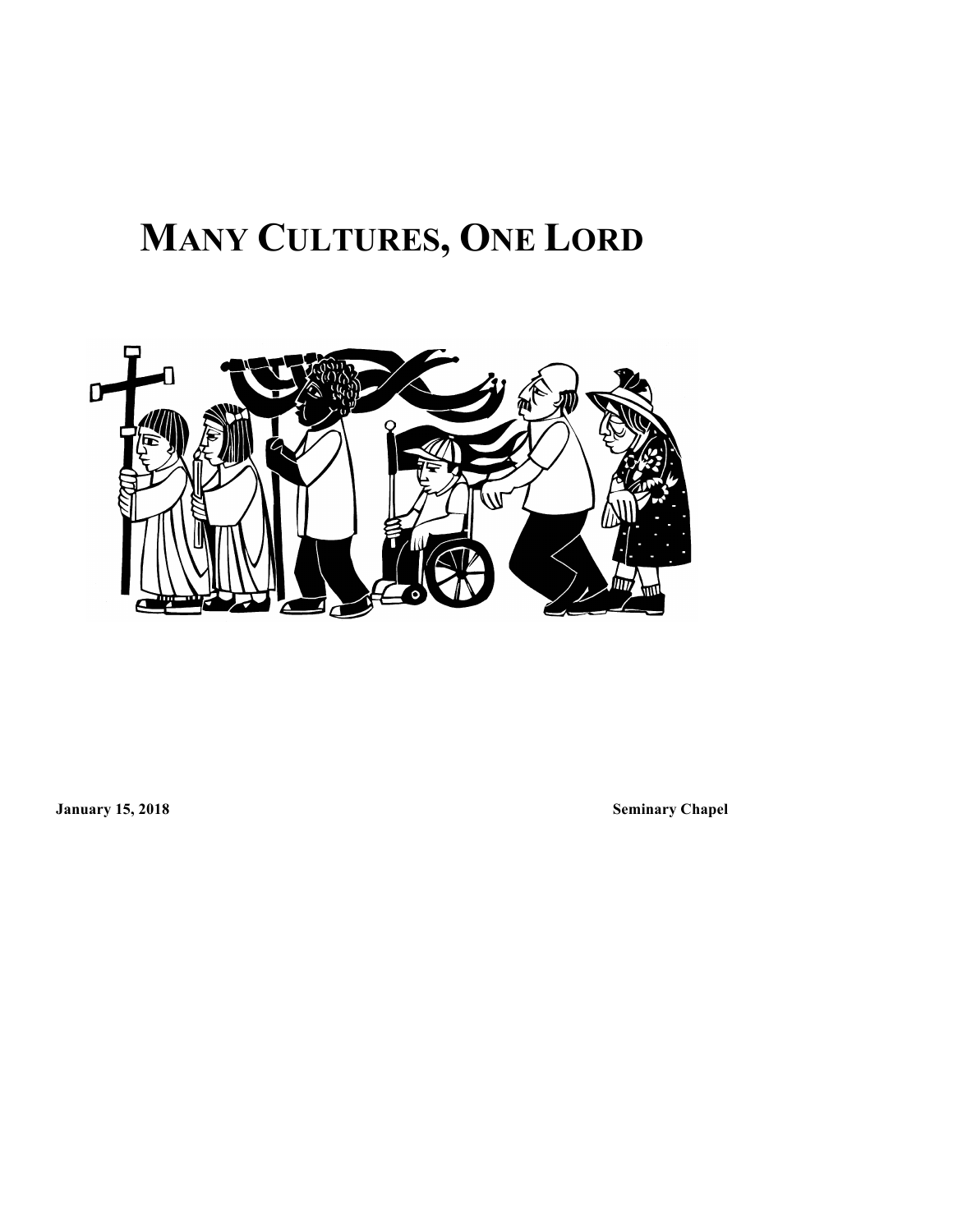## **ORDER OF SERVICE**

#### **HYMN In Christ There Is No East or West** *CW 539*

#### *Stand to sing the hymn.*

**M:** In the name of the Father and of the Son  $\mathbb{F}$  and of the Holy Spirit.

**C: Amen.**

#### **DIALOGUE**

- **M:** The heavens declare the glory of God; the skies proclaim the work of his hands.
- **C: Their voice goes out into all the earth, their words to the ends of the world.**
- **M:** Darkness covers the earth and thick darkness is over the people, for every inclination of the thoughts of the heart is only evil all the time.

#### **C: And the soul that sins shall die.**

- **M:** The people walking in darkness have seen a great light.
- **C: On those living in the land of the shadow of death a light has dawned.**
- **M:** The Lord has made his salvation known and revealed his righteousness to the nations.
- **C: He has remembered his love and his faithfulness to the house of Israel; all the ends of the earth have seen the salvation of our God.**
- **M:** Now in Christ Jesus we who once were far away have been brought near through the blood of Christ. He came and preached peace to us who were far away and peace to those who were near. For through him we both have access to the Father by one Spirit.
- **C: For we are all sons of God through faith in Christ Jesus, for all of us who were baptized into Christ have clothed ourselves with Christ. There is neither Jew nor Greek, slave nor free, male nor female, for we are all one in Christ Jesus.**
- **M:** He was slain, and with his blood he purchased men for God from every tribe and language and people and nation.

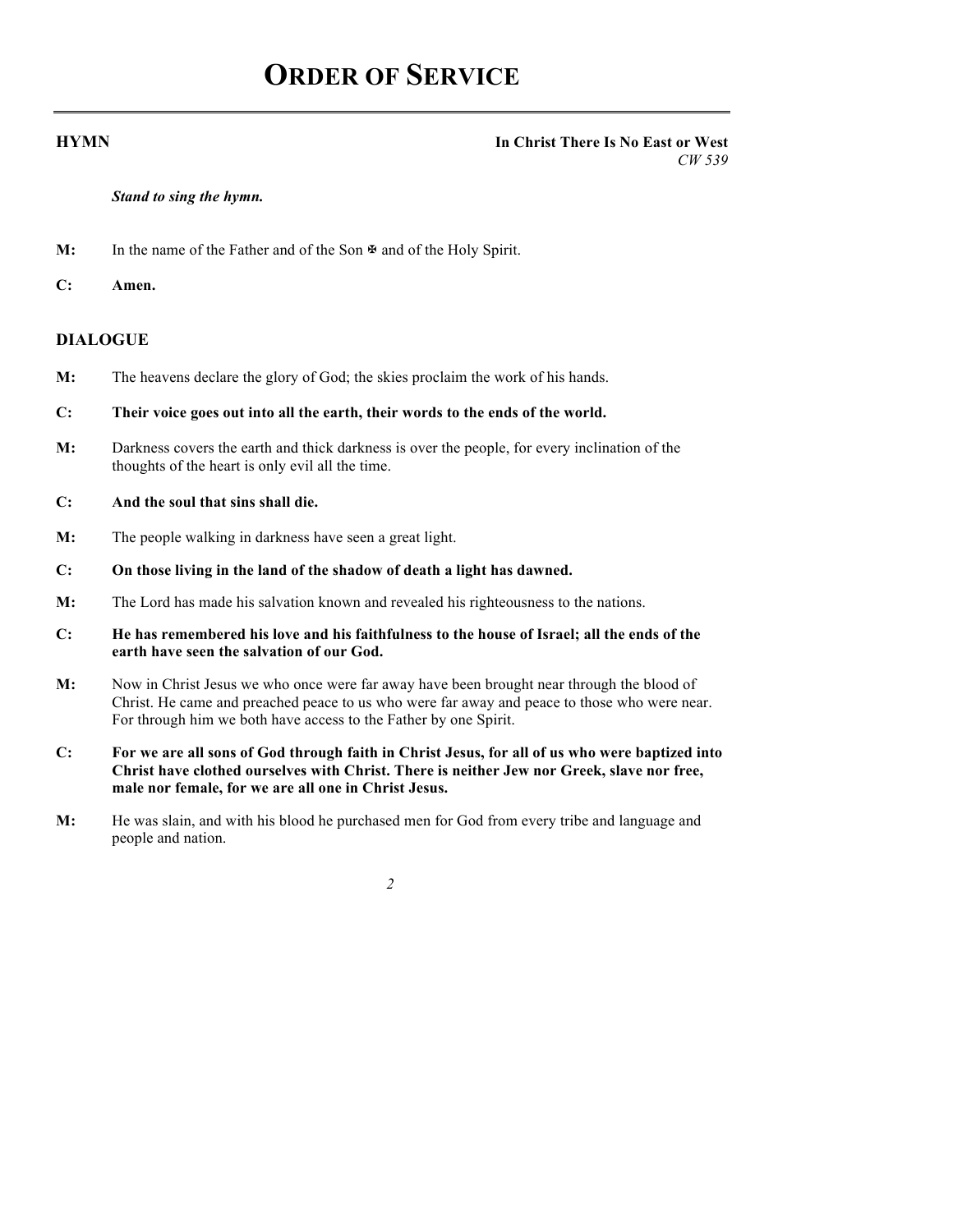#### **C: He made us to be a kingdom and priests to serve our God, and we will reign on the earth.**

- **M:** I urge you to live a life worthy of the calling you have received. Be completely humble and gentle; be patient, bearing with one another in love. Make every effort to keep the unity of the Spirit through the bond of peace. There is one body and one Spirit--just as you were called to one hope when you were called--one Lord, one faith, one baptism, one God and Father of all, who is over all and through all and in all.
- **C: In Christ we are built together to become a dwelling in which God lives by his Spirit.**
- **M:** Ascribe to the Lord, O families of nations, ascribe to the Lord glory and strength. He rules from sea to sea and from the River to the ends of the earth. The desert tribes bow down before him, and his enemies lick the dust. All kings bow down to him and all nations serve him.
- **C: To him who sits on the throne and to the Lamb be praise and honor and glory and power for ever and ever!**

### **PRAYER OF THE DAY**

- **M:** Eternal God, with the power of the eternal gospel you have gathered into the family of believers people from every nation, tribe, language, and people. Enrich us with the gifts of your grace that we may grow in love for all your children, stand with them in the ministry of reconciliation, and rejoice with them in the fellowship we share as members of your holy Church; through Jesus Christ, your Son, our Lord, who lives and reigns with you and the Holy Spirit, one God, now and forever.
- **C: Amen.** (*spoken*)

*Be seated.*

**FIRST READING Jeremiah 16:19-21** *All the nations will know the Lord.*

- **M:** The Word of the Lord.
- **C: Thanks be to God.**

#### **SECOND READING Romans 3:21-26**

*All are sinners; all are saved.*

- **M:** The Word of the Lord.
- **C: Thanks be to God.**

*3*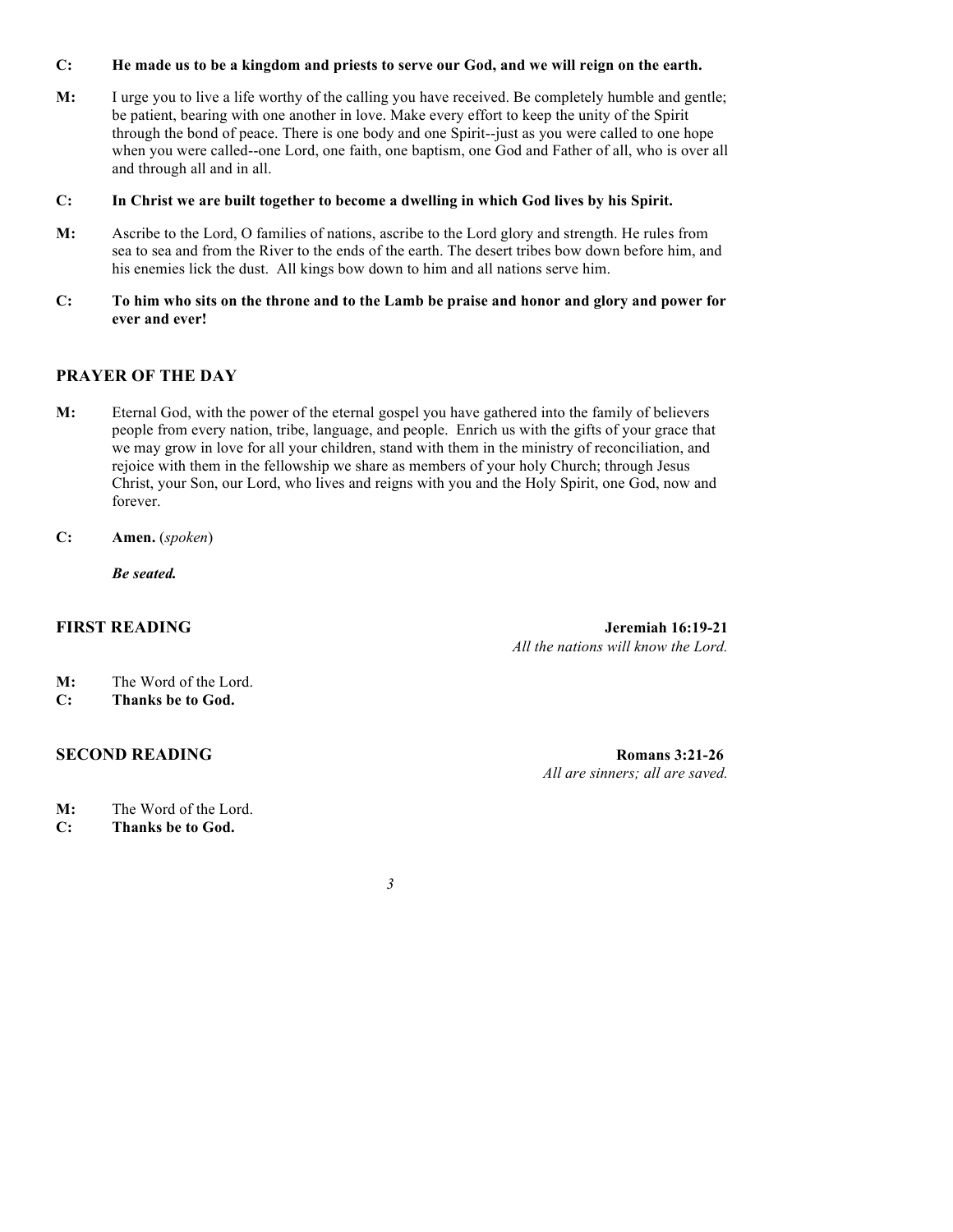#### *Stand for the Gospel.*

- **M:** The Gospel of the Lord.
- **C: Praise be to you, O Christ.**

*Be seated.*

### **HYMN OF THE DAY Rise, Shine, You People**

**GOSPEL John 10:14-16** *Jesus and the other sheep.*

*CW 556*

**SERMON Romans 3:22b-24**

#### *There Is No Difference*

#### *All stand and sing:*

Thy strong Word bespeaks us righteous; bright with thine own holiness, Glorious now, we press toward glory, and our lives our hope confess. Alleluia! Alleluia! Praise to thee who light dost send! Alleluia! Alleluia! Alleluia without end!

Give us lips to sing thy glory, tongues thy mercy to proclaim, Throats to shout the hope that fills us, mouths to speak thy holy name. Alleluia! Alleluia! May the light which thou dost send Fill our songs with alleluias, Alleluias without end!

### **PRAYER OF THE CHURCH**

#### *Stand.*

- **M:** Father in heaven, you create human beings to be the crown of your universe. We are all your children, but we are all unique. You form us by your power, but in your wisdom you make us different from one another. You give us our bodies; you bestow our intelligence; you provide our family and home; you place us in your world according to your wisdom and will.
- **C: We thank you, Lord, that you have made us what we are and put us where we live.** 
	- *4*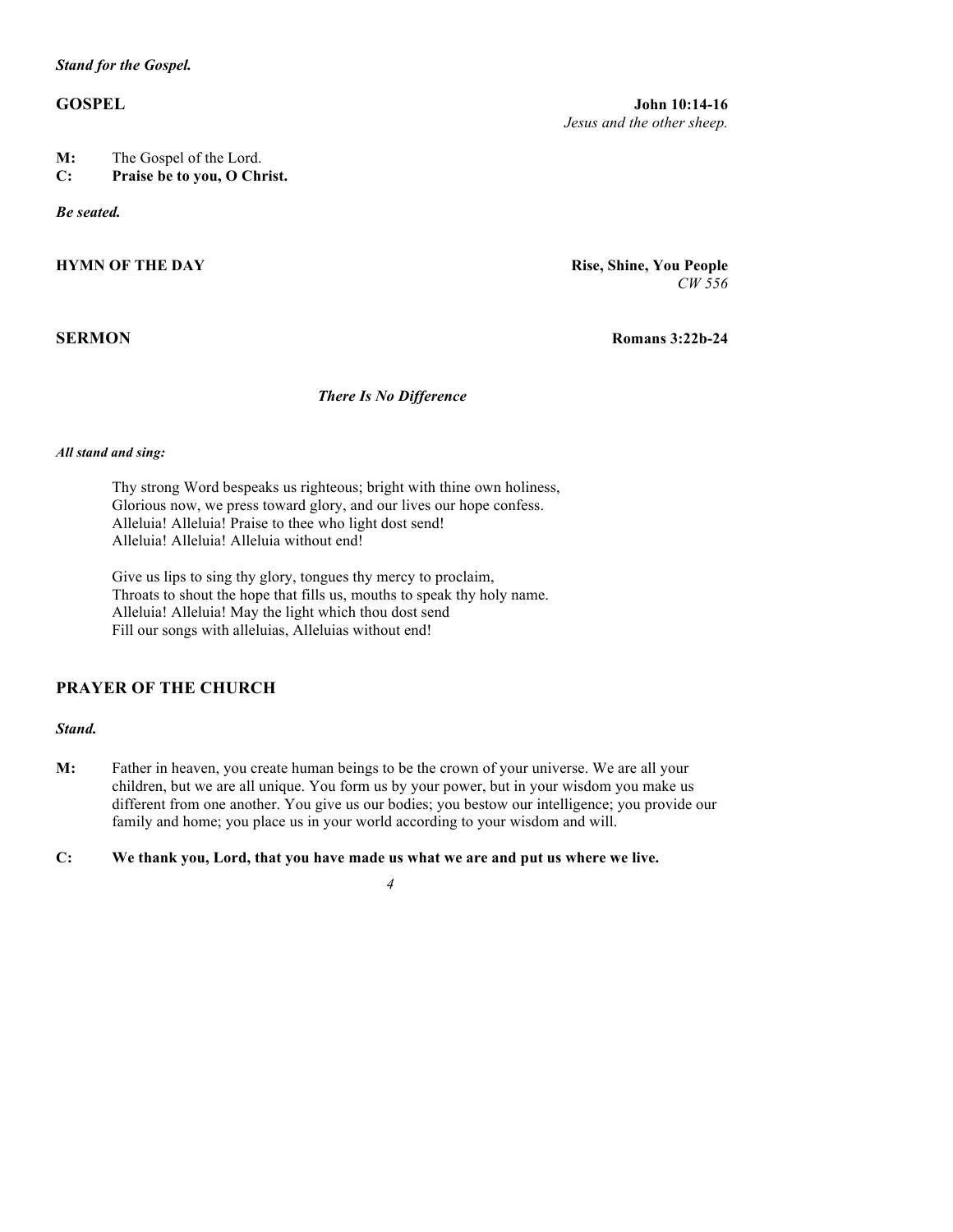**M:** As we share the bond of humanity, Lord, so we share the curse of sin. We confess that we are not better than our ancestors or our fellows. Our iniquities are not less than theirs, and their fate is rightly ours. We deserve the common grave of hell in payment for the sin we inherit and the sins we commit.

#### **C: We implore you, Lord, to put aside your anger and free us from the punishment we deserve.**

**M:** You sent the Son you loved. He came in a body like ours. He ate as we eat, slept as we sleep, wept as we weep, and died as we die. But he did not sin as we sin. You accepted his perfect life and innocent death as the atoning sacrifice for our sins and, when he died, you raised him to life as the guarantee that you have justified us forever.

#### **C: We adore you, Lord! You have forgiven our sins and restored us as your children.**

**M:** We are all members of your human family, O Father, but now, by the power of the gospel and the working of your Spirit, you have made us members of your spiritual family. We who are different are now one in Christ. We who come from many nations and many cultures are joined in one fellowship, one communion, one holy Church.

#### **C: We rejoice, O Lord, in the Savior we share, in the culture of the Church, and in the hope of eternal life.**

**M:** On this day, Father, help us face the truth that we do not always rejoice in our unity as we know we should. Too often we are unwilling to walk on the path our brothers and sisters walk. We are impatient with their perspectives, taken up with our own traditions, and insensitive to their dreams and their fears. Sometimes unwittingly, but sometimes willingly, we think, speak, and act from bigotry and prejudice.

#### **C: Forgive us, Lord, for our supposed superiority, our insensitivity, and our failure to love all your children.**

**M:** We remember, O Father, all those who dreamed and labored and died to achieve equality for all. Empower us that we may dream and labor, too, and that we may do it reflecting your love. As servants of Christ, lead us to proclaim the truth that sets all people free from the guilt and control of sin. As citizens of this nation, lead us to live the principle that all people are free under our nation's laws. Help us to be lights for the gospel, but also make us lights that expose racism and show the way to compassion and tolerance.

#### **C: Give power to your gospel, Lord, and give freedom to our land.**

**M:** We walk together on one road, eternal Father, the road that leads to life with your Son. Let him walk with us now, we pray. Give us his life to imitate, his love to share, his passion to feel, and his power to succeed. When this life ends, bring us to the place where we will be free at last and sing his praises in the eternal language of heaven.

*5*